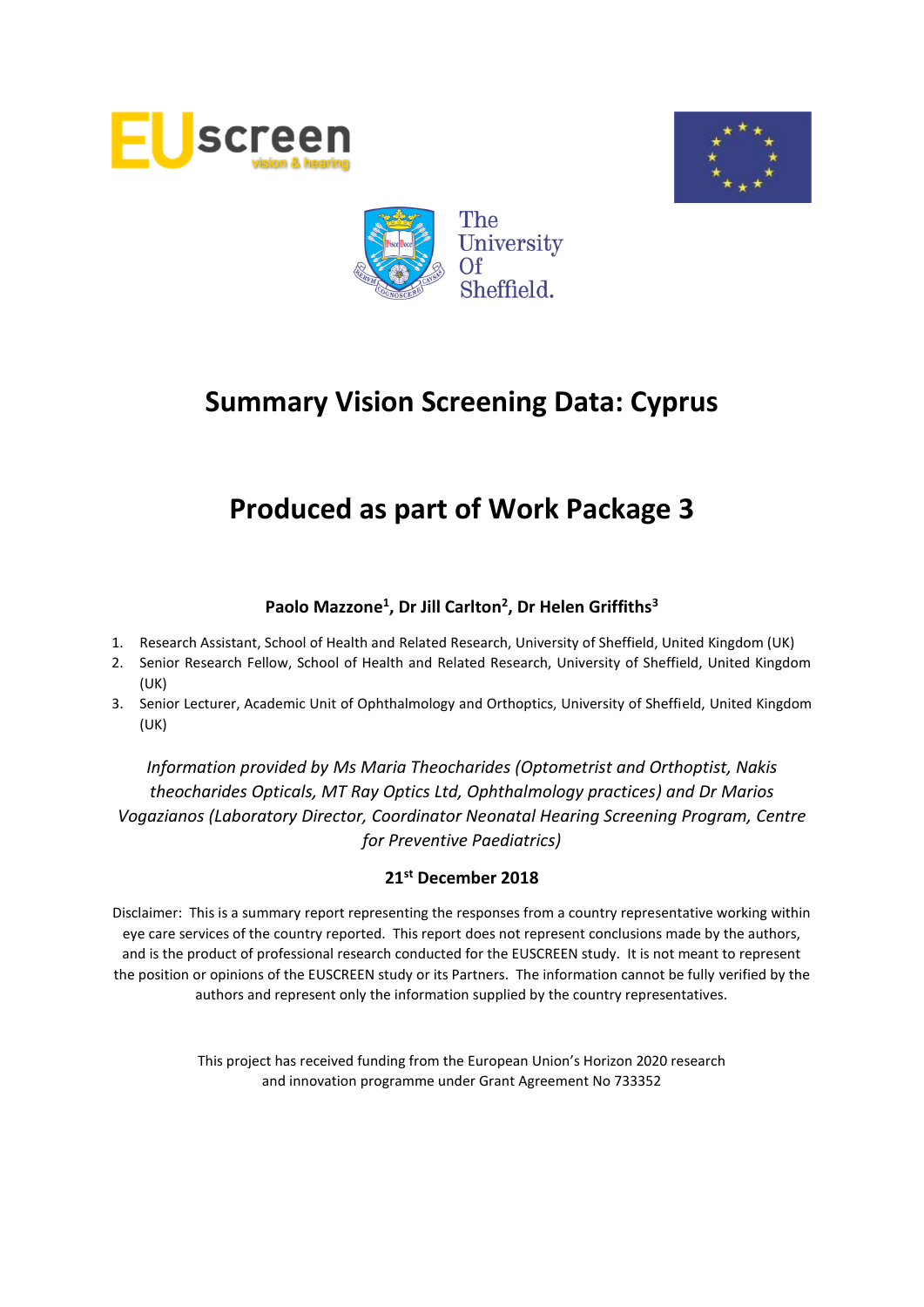



| 1  | <b>Glossary of Terms: Vision Screening</b> |                                             |              |  |  |  |
|----|--------------------------------------------|---------------------------------------------|--------------|--|--|--|
| 2  | Abbreviations                              |                                             |              |  |  |  |
| 3. |                                            | Population and Healthcare Overview          | $\mathbf{1}$ |  |  |  |
| 4. |                                            | Vision Screening Commissioning and Guidance | 3            |  |  |  |
| 5. |                                            | Screening programme                         | 4            |  |  |  |
|    | 5.1                                        | Vision screening - Preterm babies           | 4            |  |  |  |
|    | 5.2                                        | Vision screening - Birth to 3 months        | 4            |  |  |  |
|    | 5.3                                        | Vision screening - 3 months to 36 months    | 4            |  |  |  |
| 6  |                                            | <b>Automated Screening</b>                  | 10           |  |  |  |
| 7  | Provision for Visually Impaired            |                                             |              |  |  |  |
| 8  |                                            | Knowledge of existing screening programme   | 12           |  |  |  |
|    | 8.1                                        | Prevalence/Diagnosis                        | 12           |  |  |  |
|    | 8.2                                        | Coverage                                    | 12           |  |  |  |
|    | 8.3                                        | <b>Screening Evaluation</b>                 | 12           |  |  |  |
|    | 8.4                                        | <b>Treatment success</b>                    | 13           |  |  |  |
| 9  |                                            | Costs of vision screening in children       | 14           |  |  |  |
|    | 9.1                                        | Cost of vision screening                    | 14           |  |  |  |
|    | 9.2                                        | Cost of treatment for amblyopia             | 14           |  |  |  |
|    | 9.3                                        | Cost of Treatment for strabismus            | 14           |  |  |  |
|    | 9.4                                        | Cost of treatment for cataract              | 14           |  |  |  |
| 10 | References                                 |                                             |              |  |  |  |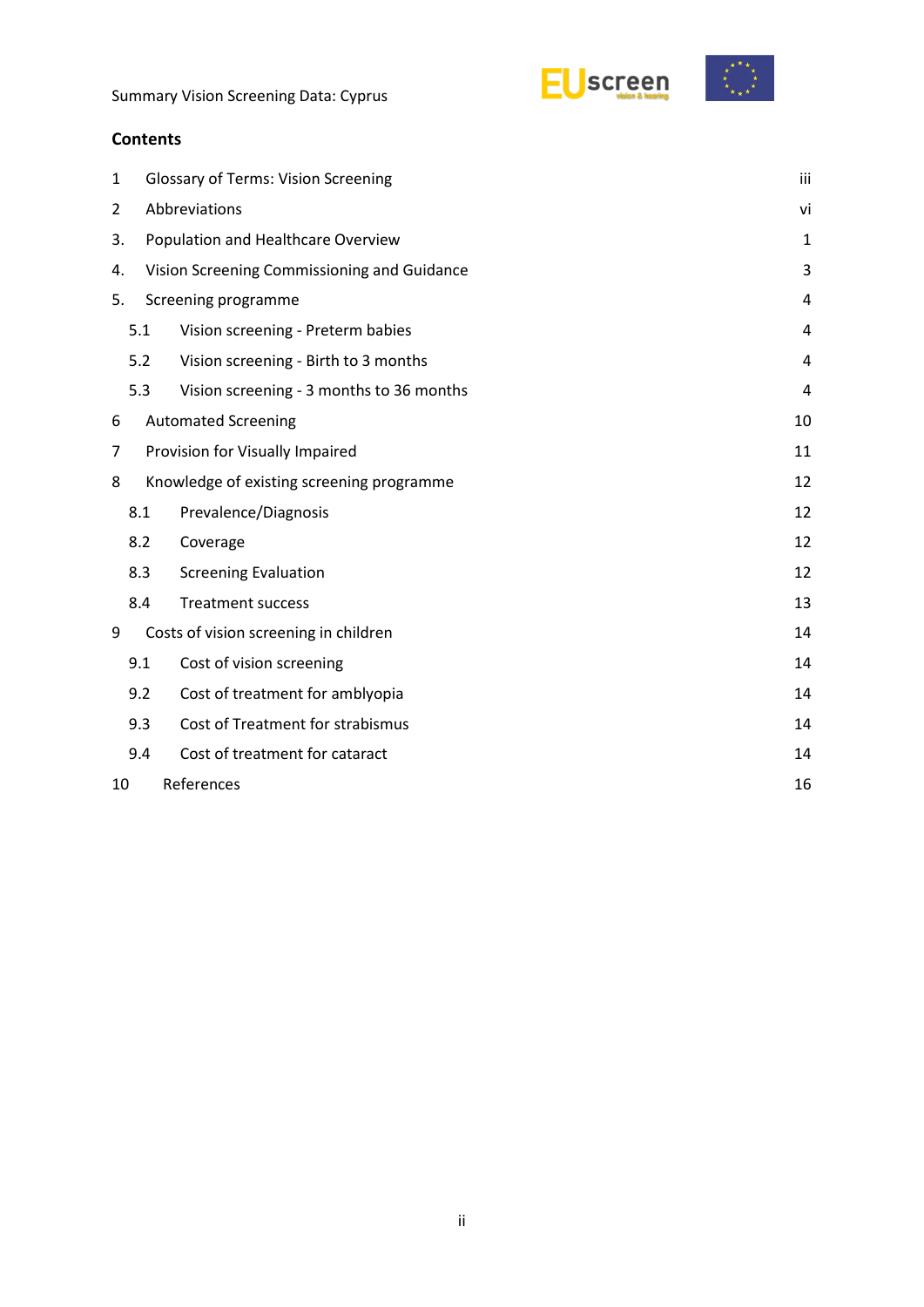



### <span id="page-2-0"></span>**1 Glossary of Terms: Vision Screening**

| <b>Abnormal test result</b> | A test result where a normal "pass" response could not be               |  |  |  |  |  |  |
|-----------------------------|-------------------------------------------------------------------------|--|--|--|--|--|--|
|                             | detected under good conditions. The result on screening                 |  |  |  |  |  |  |
|                             | equipment may indicate "no response," "fail," or "refer."               |  |  |  |  |  |  |
| <b>Attendance rate</b>      | The proportion of all those invited for screening that are tested       |  |  |  |  |  |  |
|                             | and receive a result:                                                   |  |  |  |  |  |  |
|                             |                                                                         |  |  |  |  |  |  |
|                             | Invited for screening includes all those that are offered<br>$\bullet$  |  |  |  |  |  |  |
|                             | the screening test.                                                     |  |  |  |  |  |  |
|                             | Tested and receive a result could be a "pass" or "referral<br>$\bullet$ |  |  |  |  |  |  |
|                             | to diagnostic assessment".                                              |  |  |  |  |  |  |
|                             |                                                                         |  |  |  |  |  |  |
|                             | Attendance rate provides information on the willingness of              |  |  |  |  |  |  |
|                             | families to participate in screening.                                   |  |  |  |  |  |  |
| <b>Compliance with</b>      | The percentage of those who are referred from screening to a            |  |  |  |  |  |  |
| referral (percentage)       | diagnostic assessment that actually attend the diagnostic               |  |  |  |  |  |  |
|                             | assessment.                                                             |  |  |  |  |  |  |
|                             |                                                                         |  |  |  |  |  |  |
|                             | Percentage of compliance provides information on the                    |  |  |  |  |  |  |
|                             | willingness of families to attend the diagnostic assessment after       |  |  |  |  |  |  |
|                             | referral from screening.                                                |  |  |  |  |  |  |
|                             |                                                                         |  |  |  |  |  |  |
| Coverage                    | The proportion of those eligible for screening that are tested and      |  |  |  |  |  |  |
|                             | receive a result:                                                       |  |  |  |  |  |  |
|                             |                                                                         |  |  |  |  |  |  |
|                             | Eligible for screening includes those within the population             |  |  |  |  |  |  |
|                             | that are covered under the screening or health care                     |  |  |  |  |  |  |
|                             | programme.                                                              |  |  |  |  |  |  |
|                             | Tested and receive a result could be a "pass" or "refer to              |  |  |  |  |  |  |
|                             | diagnostic assessment".                                                 |  |  |  |  |  |  |
|                             |                                                                         |  |  |  |  |  |  |
|                             | Factors such as being offered screening, willingness to                 |  |  |  |  |  |  |
|                             | participate, missed screening, ability to complete the screen, and      |  |  |  |  |  |  |
|                             | ability to document the screening results will influence the            |  |  |  |  |  |  |
|                             | coverage.                                                               |  |  |  |  |  |  |
| <b>False negatives</b>      | The percentage of children with a visual deficit (defined by the        |  |  |  |  |  |  |
|                             | target condition) that receive a result of "pass" during screening.     |  |  |  |  |  |  |
|                             |                                                                         |  |  |  |  |  |  |
|                             | Example: If 100 children with visual deficit are screened, and 1        |  |  |  |  |  |  |
|                             | child passes the screening, the percentage of false negatives is<br>1%. |  |  |  |  |  |  |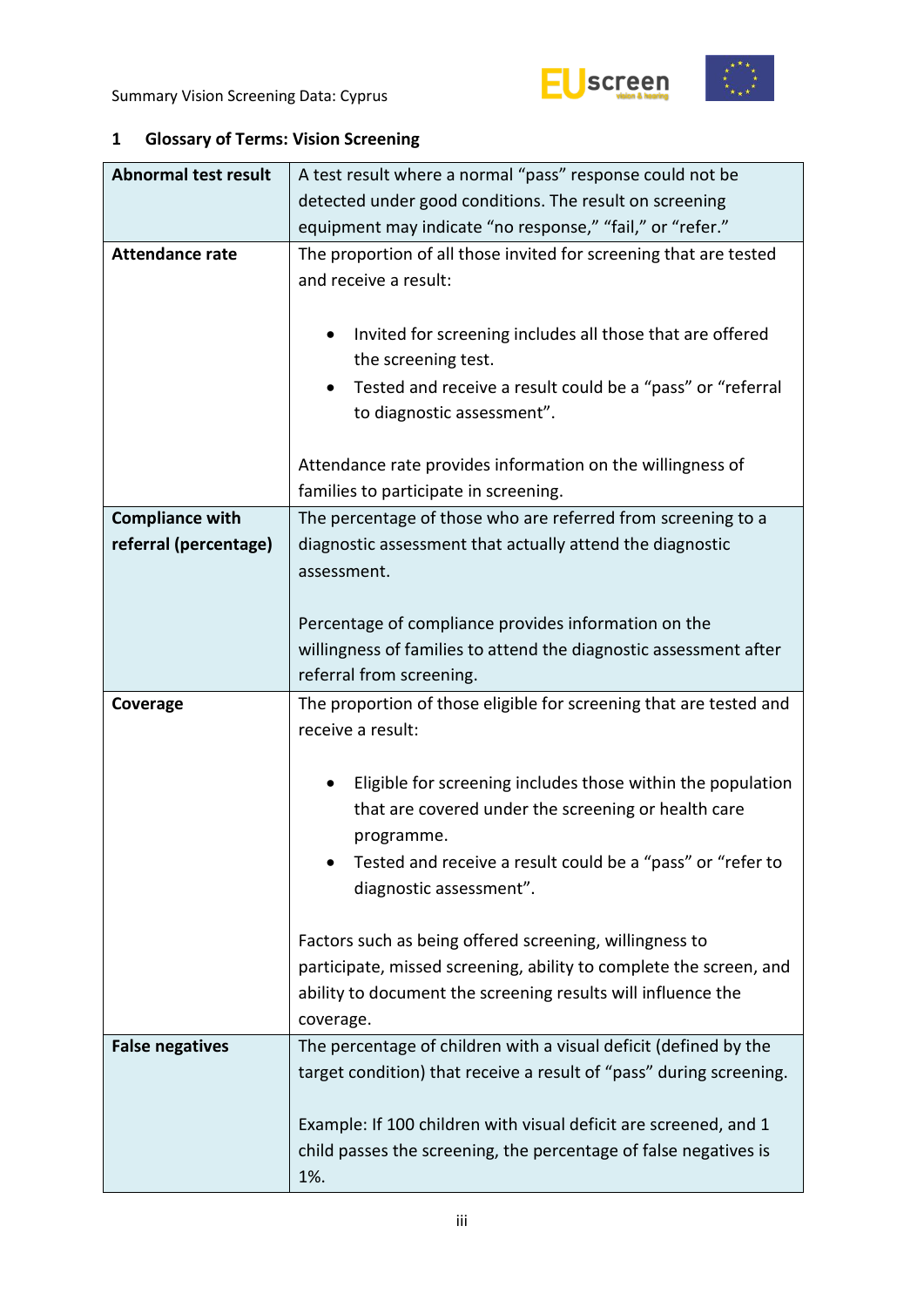



| <b>False positives</b>       | The percentage of children with normal vision that are referred    |  |  |  |  |  |
|------------------------------|--------------------------------------------------------------------|--|--|--|--|--|
|                              | from screening to a diagnostic assessment.                         |  |  |  |  |  |
| <b>Guidelines</b>            | Recommendations or instructions provided by an authoritative       |  |  |  |  |  |
|                              | body on the practice of screening in the country or region.        |  |  |  |  |  |
| <b>Vision screening</b>      | A person qualified to perform vision screening, according to the   |  |  |  |  |  |
| professional                 | practice in the country or region.                                 |  |  |  |  |  |
| <b>Inconclusive test</b>     | A test result where a normal "pass" response could not be          |  |  |  |  |  |
| result                       | detected due to poor test conditions or poor cooperation of the    |  |  |  |  |  |
|                              | child.                                                             |  |  |  |  |  |
| <b>Invited for screening</b> | Infants/children and their families who are offered screening.     |  |  |  |  |  |
| <b>Outcome of vision</b>     | An indication of the effectiveness or performance of screening,    |  |  |  |  |  |
| screening                    | such as a measurement of coverage rate, referral rate, number of   |  |  |  |  |  |
|                              | children detected, etc.                                            |  |  |  |  |  |
| Untreated amblyopia          | Those children who have not received treatment for amblyopia       |  |  |  |  |  |
|                              | due to missed screening or missed follow-up appointment.           |  |  |  |  |  |
| Persistent amblyopia         | Amblyopia that is missed by screening, or present after the child  |  |  |  |  |  |
|                              | has received treatment.                                            |  |  |  |  |  |
| <b>Positive predictive</b>   | The percentage of children referred from screening who have a      |  |  |  |  |  |
| value                        | confirmed vision loss.                                             |  |  |  |  |  |
|                              |                                                                    |  |  |  |  |  |
|                              | For example, if 100 babies are referred from screening for         |  |  |  |  |  |
|                              | diagnostic assessment and 10 have normal vision and 90 have a      |  |  |  |  |  |
|                              | confirmed visual defect, the positive predictive value would be    |  |  |  |  |  |
|                              | 90%.                                                               |  |  |  |  |  |
| <b>Prevalence</b>            | The percentage or number of individuals with a specific disease    |  |  |  |  |  |
|                              | or condition. Prevalence can either be expressed as a percentage   |  |  |  |  |  |
|                              | or as a number out of 1000 individuals within the same             |  |  |  |  |  |
|                              | demographic.                                                       |  |  |  |  |  |
| Programme                    | An organised system for screening, which could be based            |  |  |  |  |  |
|                              | nationally, regionally or locally.                                 |  |  |  |  |  |
| Protocol                     | Documented procedure or sequence for screening, which could        |  |  |  |  |  |
|                              | include which tests are performed, when tests are performed,       |  |  |  |  |  |
|                              | procedures for passing and referring, and so forth.                |  |  |  |  |  |
| <b>Quality assurance</b>     | A method for checking and ensuring that screening is functioning   |  |  |  |  |  |
|                              | adequately and meeting set goals and benchmarks.                   |  |  |  |  |  |
| Referral criteria            | A pre-determined cut-off boundary for when a child should be       |  |  |  |  |  |
|                              | re-tested or seen for a diagnostic assessment.                     |  |  |  |  |  |
| <b>Risk babies / Babies</b>  | All infants that are considered to be at-risk or have risk-factors |  |  |  |  |  |
| at-risk                      | for vision defects/ophthalmic pathology according to the           |  |  |  |  |  |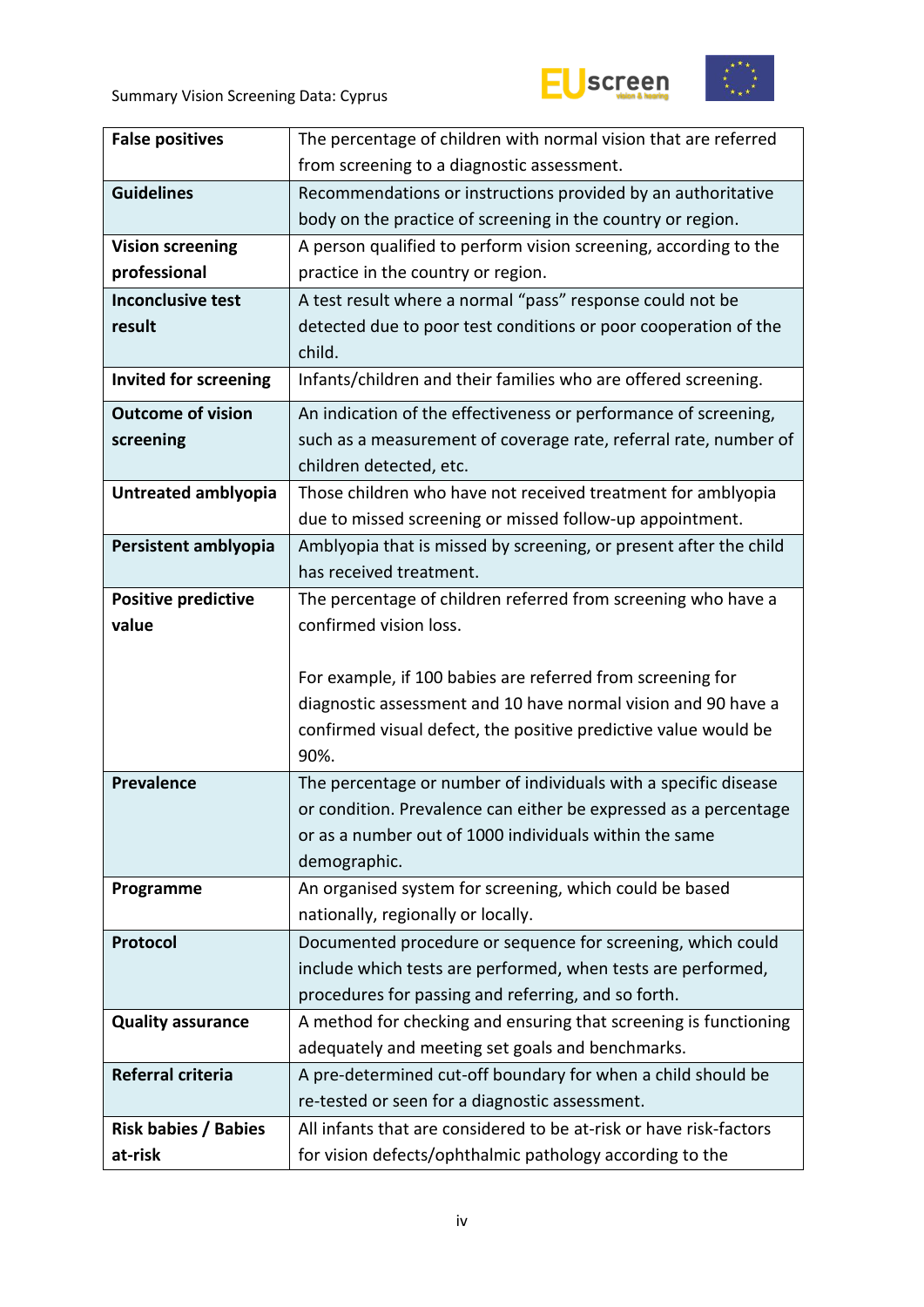



|                         | screening programme.                                               |
|-------------------------|--------------------------------------------------------------------|
|                         | Two common risk factors are admission to the neonatal-intensive    |
|                         | care unit (NICU) or born prematurely. However, other risk factors  |
|                         | for visual defects may also be indicated in the screening          |
|                         | programme.                                                         |
| Sensitivity             | The percentage of children with visual defects that are identified |
|                         | via the screening programme.                                       |
|                         |                                                                    |
|                         | For example, if 100 babies with visual defects are tested, and 98  |
|                         | of these babies are referred for diagnostic assessment and 2 pass  |
|                         | the screening, the sensitivity is 98%.                             |
| <b>Specificity</b>      | The percentage of children with normal vision that pass the        |
|                         | screening.                                                         |
|                         |                                                                    |
|                         | For example, if 100 babies with normal vision are tested, and 10   |
|                         | of these babies are referred for diagnostic assessment and 90      |
|                         | pass the screening, the specificity is 90%.                        |
| <b>Target condition</b> | The visual defect you are aiming to detect via the screening       |
|                         | programme.                                                         |
| Well, healthy babies    | Infants who are not admitted into the NICU or born prematurely     |
|                         | (born after a gestation period of less than 37 weeks).             |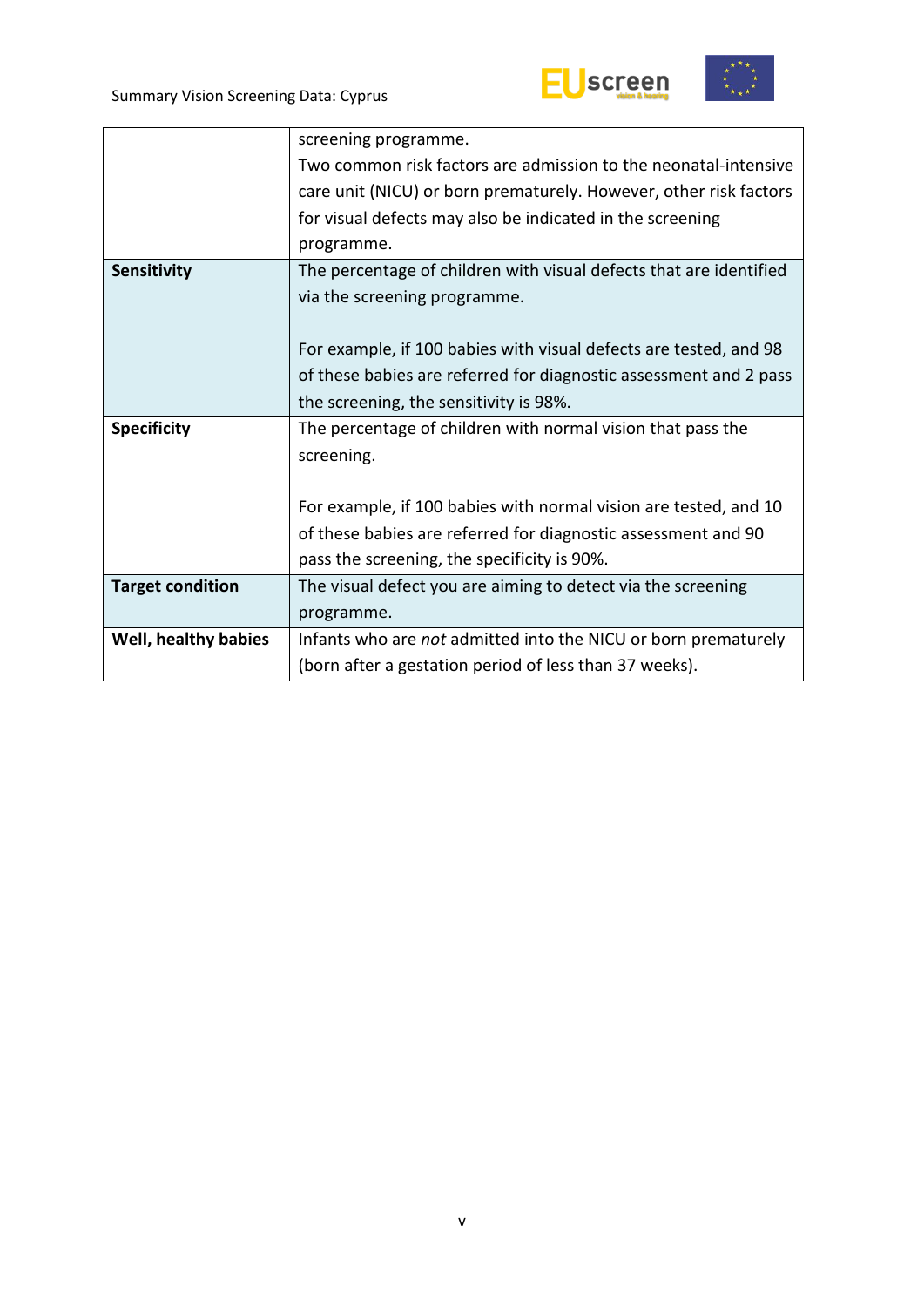

<span id="page-5-0"></span>

|           | 2 Abbreviations                   |
|-----------|-----------------------------------|
|           | <b>ACT</b> Alternating Cover Test |
| <b>AR</b> | Autorefraction                    |

- **AS** Automated Screening
- **CT** Cover Test
- **CV** Colour Vision
- **EI** Eye Inspection
- **EM** Eye Motility
- **Fix** Fixation
- **GDP** Gross Domestic Product
- **GP** General Practitioner
- **Hir** Hirschberg test
- **NICU** Neonatal-intensive care unit
- **PM** Pursuit Movements
- **PPP** Purchasing Power Parity
- **PR** Pupillary Reflexes
- **RE** Retinal Examination
- **ROP** Retinopathy of Prematurity
- **RR** Red Reflex Testing
- **SV** Stereopsis
- **VA** Visual Acuity
- **WHO** World Health Organisation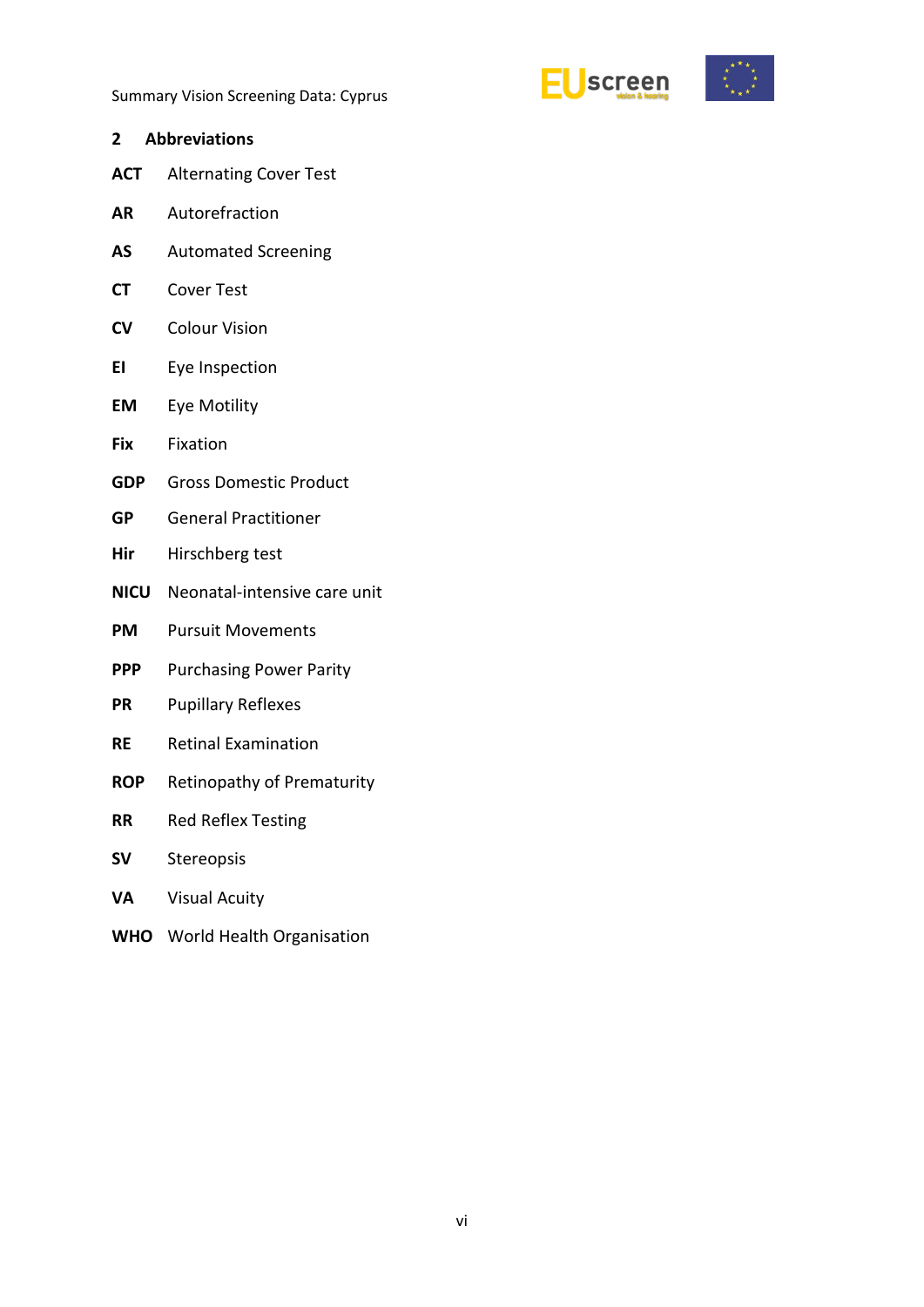



#### <span id="page-6-0"></span>**3. Population and Healthcare Overview**

The population of Cyprus is estimated at 1,179,551 (World Bank, 2018a) with a birth rate estimated at 10.8 births/1,000 population in 2016 (World Bank, 2018b. The change in population and birth rate from 1960 to 2017 is shown in Figure 1, graphs A and B respectively.

Cyprus had a reported population density of 127.66 people per square kilometre in 2017 rising from 62.38 people per square kilometre in 1961 (World Bank, 2018c). In terms of healthcare facilities, the total density of hospitals in 2013 was 7.54 per 100,000 population (WHO, 2016a). Infant mortality in 2017 was estimated at 2.1 deaths/1,000 live births in total (World Bank, 2018d).

The average life expectancy in Cyprus is estimated at 80.5 years (World Bank, 2018e), with a death rate 6.89 deaths/1,000 population in 2016 (World Bank, 2018f). Cyprus has a gross national income per capita (PPP int. \$, 2013) of \$28,000 (WHO, 2016b). The estimated total expenditure on health per capita in 2014 was \$2,062 (Intl \$) and the total expenditure on health in 2014 as percentage of GDP was 7.4% (WHO, 2016b).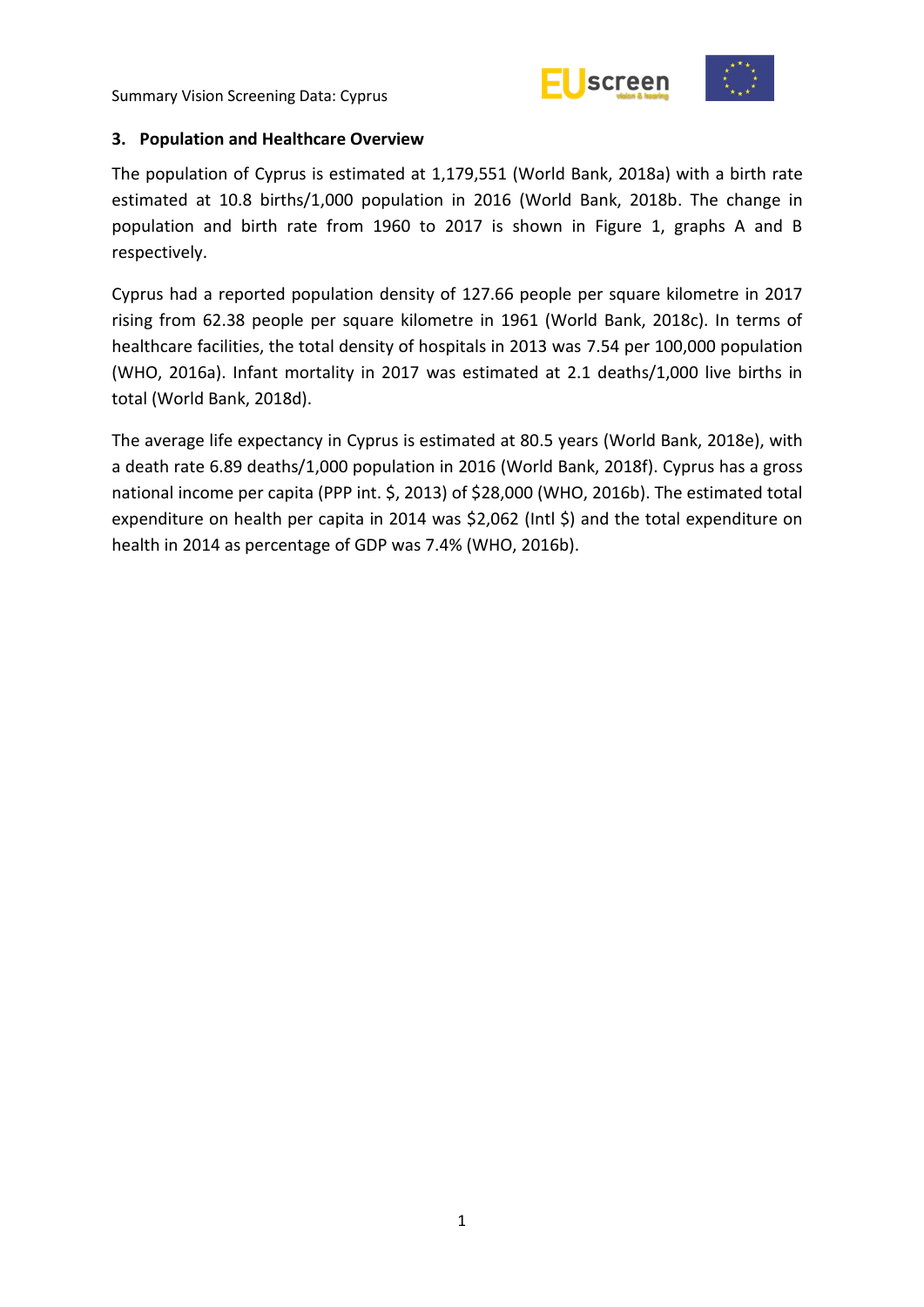

#### *Figure 1: Change in the Total Population and Birth Rate in Cyprus between 1960 and 2017*



*Source: Information sourced from World Bank (2018)*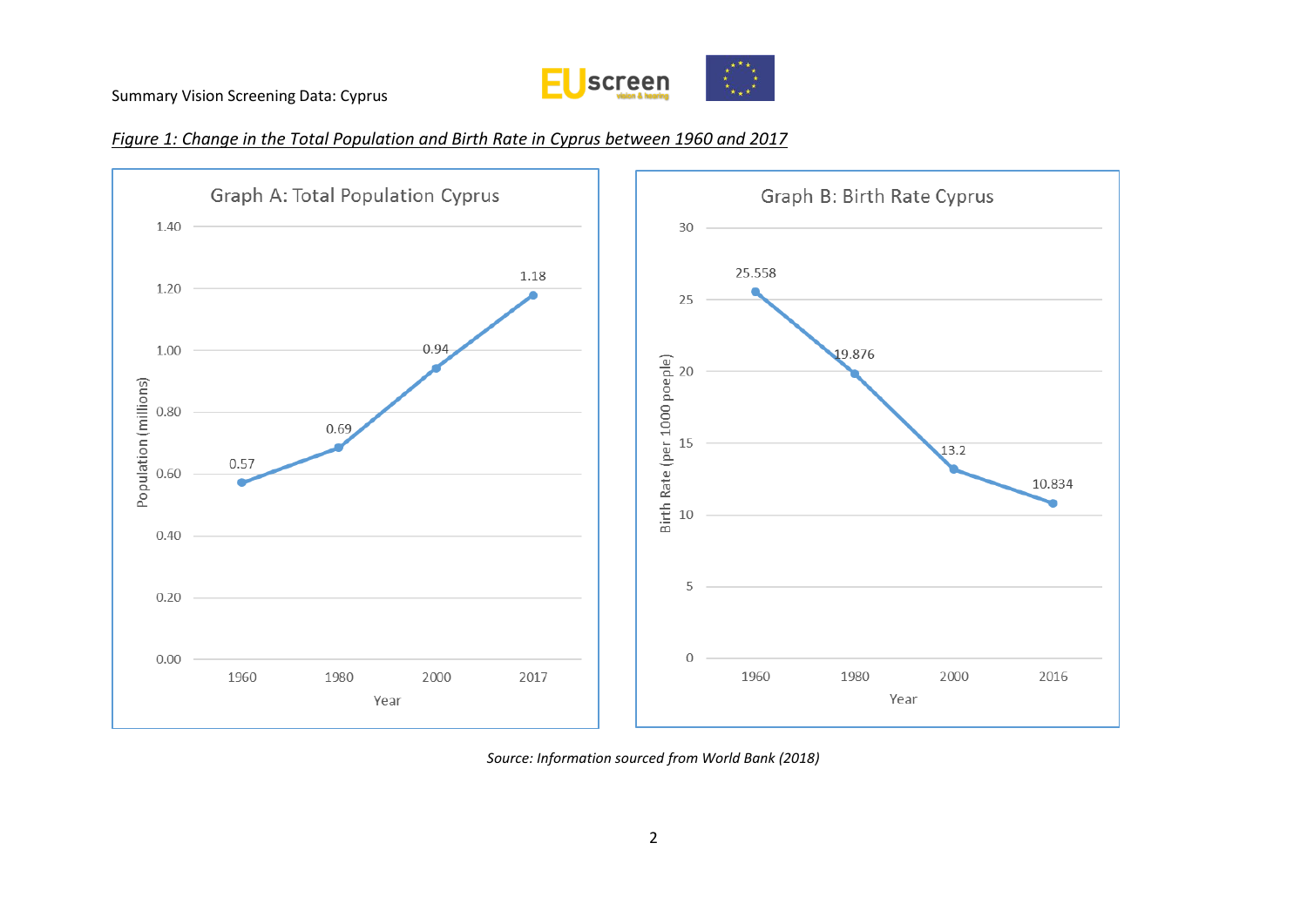



#### <span id="page-8-0"></span>**4. Vision Screening Commissioning and Guidance**

Vision screening in Cyprus is organised nationally, with no regional differences in protocols. It is not clear when the vision screening programme started or exactly how the vision screening programme has been changed since its implementation although the addition of colour vision testing was implemented in recent years. Within the public sector, vision screening guidelines are part of the national general health screening guideline which is revised yearly by the Ministry of Health. Production of guidelines and updates are funded by the government.

Vision screening is embedded into a general preventative child healthcare screening system and funded by parents, the state, charity, or the parents' employer and. Vision screening is only free for parents if it is conducted in public schools. Parents can choose to pay for vision screening through private clinics. The content of the public-sector vision screening is set out by the Ministry of Health which offers vision screening at the age 6 years. In the private sector, the decision is made by the professional carrying out the vision screening. Publicsector vision screening is available in all public schools at the age of 6 years. In Nicosia, there is also a mother and child centre at the public hospital which screens children under its care at 4 years old. It depends on the parents if they chose to do a private check at 3 years of age, take the child to this centre, or wait for the screening at schools. It is not dependent on the financial ability to pay.

Vision screening is conducted in hospitals, private clinics, kindergarten and schools, by optometrists, orthoptists, specialist nurses, youth doctors and health visitors. There are 91 vision screening professionals in Cyprus and 2 private orthoptists. Nurses and optometrists are professionals that do not currently perform vision screening screen, but could do so with additional training. In the public sector, health visitors are trained by ophthalmologists and other eye health professionals in seminars and workshops. In the private sector, no training is provided, ability to screen is dependent on having the correct qualifications. Orthoptists and optometrists do not undertake any specific training aside from their general professional training. It is unclear how long the training is per professional. Training is updated, monitored or revalidated on a yearly basis. There is no specific screening accreditation or certification, aside from the qualifications gained through professional training which are all certified by the university or college diplomas.

Quality monitoring is carried out within the public sector through an internal assessment system. There are administrators who determine compliance in each county. These individuals check once or twice a year, how tests are carried out and if the health visitor is carrying out procedures. There are no official guidelines for analysing results to determine false positives or false negatives. In the private sector, there is much more detailed testing, but there is no quality monitoring. There is no research concerning the vision screening programme carried out in Cyprus, there has been no cost-effectiveness analysis and no other studies concerning the effectiveness of the vision screening programme in Cyprus.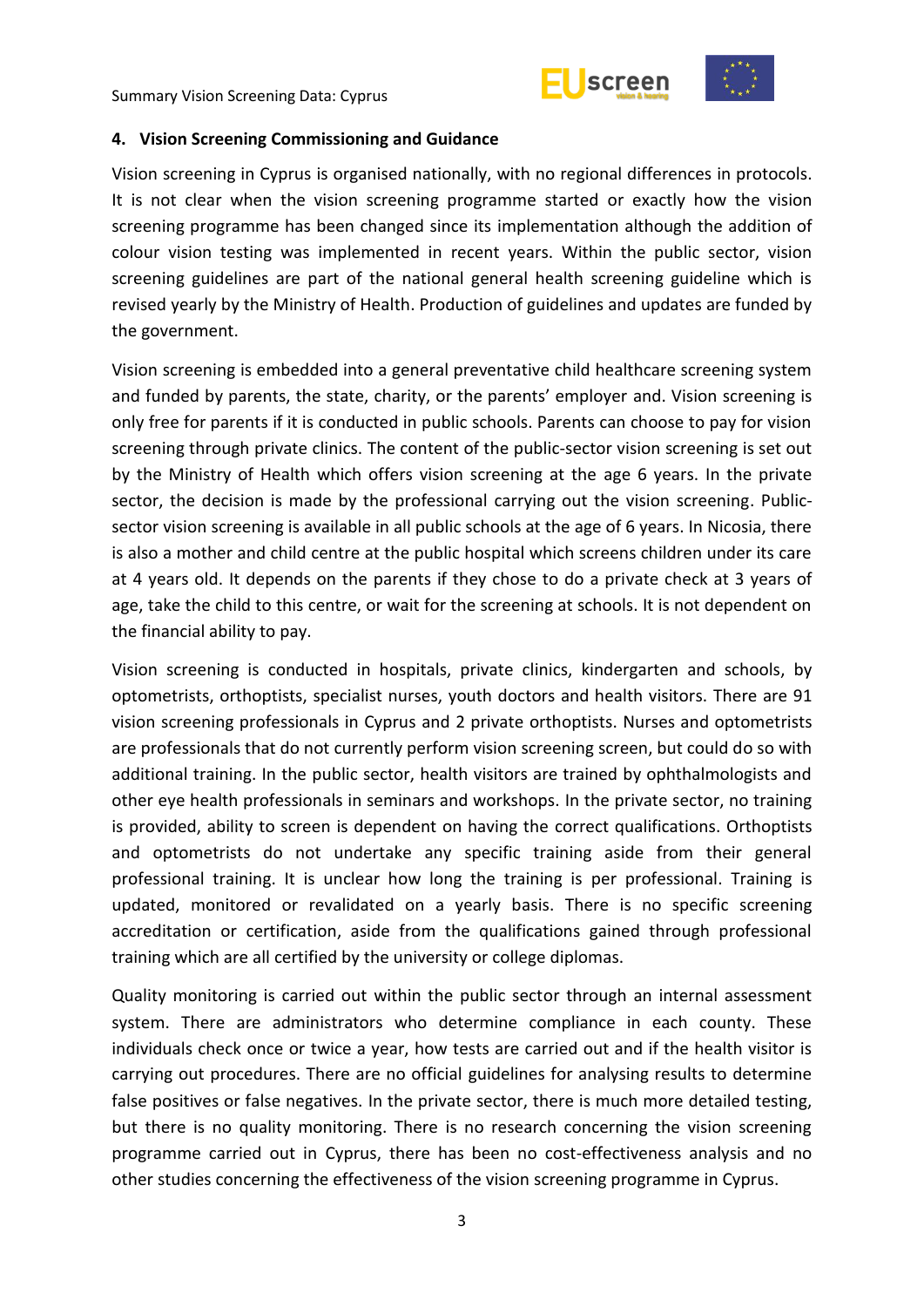

#### <span id="page-9-0"></span>**5. Screening programme**

In Cyprus, the target conditions screened for by vision screening are retinopathy of prematurity (ROP), congenital ocular defects, amblyopia, reduced visual acuity, colour vision defects and strabismus. There are vision screening guidelines, but no protocol available in Cyprus, vision screeners are able to use their own discretion and experience. The health care professionals delivering vision screening, venue for screening and tests used vary depending on the age of the child as shown in Tables 1, 2 and 3 respectively. Specific details of the screening offered within each age group are described more fully in sections 5.1 to 5.4 below.

#### <span id="page-9-1"></span>*5.1 Vision screening - Preterm babies*

Preterm babies, up to the age of 3 months are screened in the public sector by a specially trained ophthalmologist in a private clinic. The vision screening tests conducted include eye inspection, fixation, red reflex testing, retinal examination and pupillary reflexes. There is no specific protocol for the timing or frequency of this screening in premature infants.

#### <span id="page-9-2"></span>*5.2 Vision screening - Birth to 3 months*

Well, healthy babies up to the age of 3 months are screened by a paediatrician, or an ophthalmologist in a private clinic. The vision screening tests conducted may include eye inspection, fixation, red reflex testing and pupillary reflexes, however, there is no protocol and this varies between professionals. There is no specific protocol for the timing or frequency of these tests. The number of abnormal test results that determine referral for further examination is decided upon by the specialist conducting the vision screening; this is usually after one abnormal result and 1 or 2 inconclusive tests.

#### <span id="page-9-3"></span>*5.3 Vision screening - 3 months to 36 months*

Children aged 3 to 36 months are screened by either an ophthalmologist, specialist nurses or an orthoptist in either a hospital or a private clinic. The vision screening tests conducted include eye inspection, fixation, red reflex testing, eye motility, retinal examination, pursuit movements, pupillary reflexes, cover test, alternating cover test, visual acuity measurement, stereopsis (stereo fly test, Lang or Titmus; this varies between professional) and automated screening (device not known, but only conducted in the private sector). The tests carried out are not controlled, and therefore depends on the discretion of the professional. There is no particular order in which these vision screening tests are conducted. Visual acuity can be measured for the first time between 6 months to 1 year of age, depending on if and when the child is referred for a visual screening. Visual acuity measurement is carried out by either an orthoptist in private care, or specially trained nurse in the public sector. One abnormal test necessitate referral for further diagnostic examination and 2or 3 inconclusive tests are needed for referral.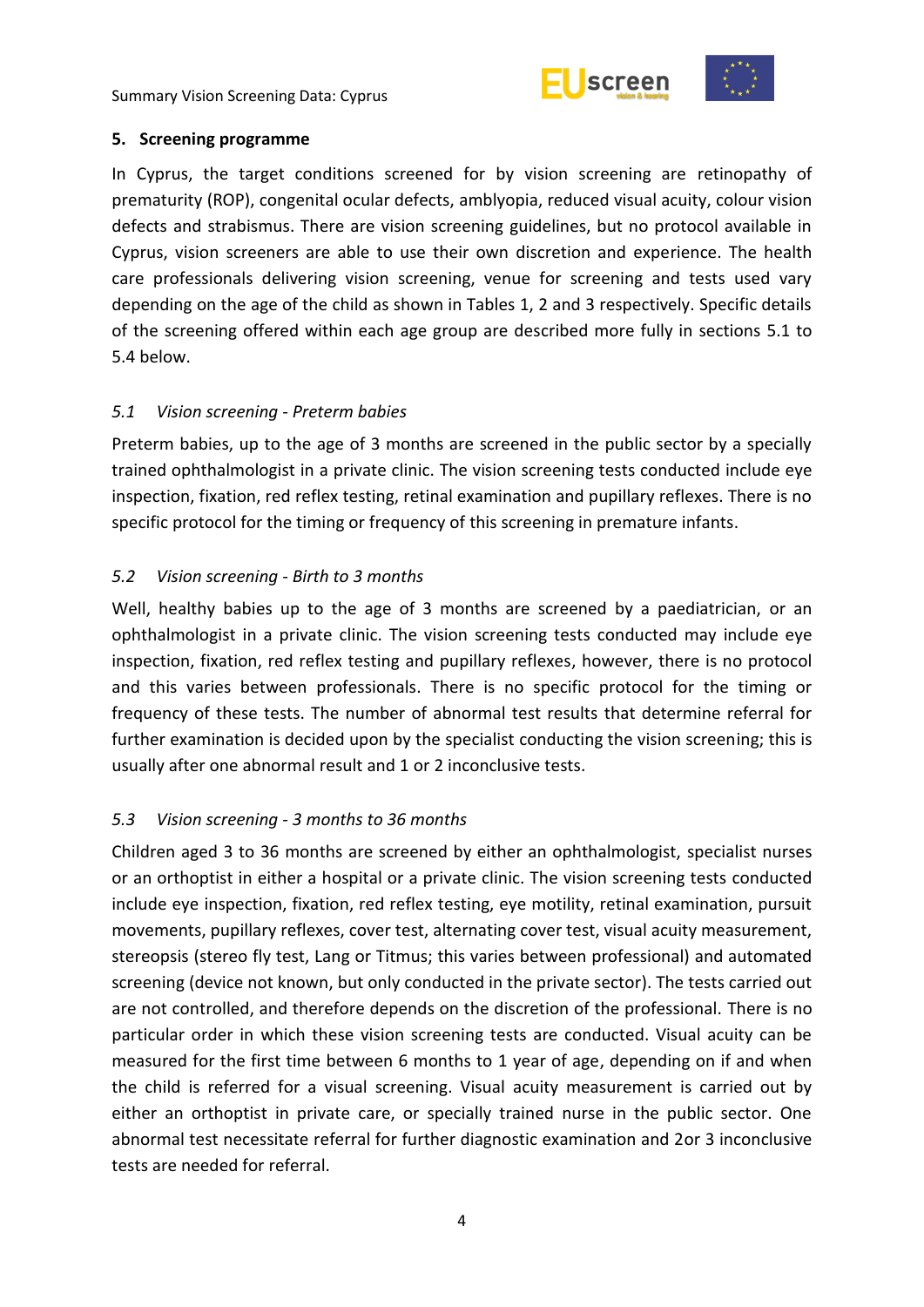



#### *5.4 Vision screening - 36 months to 7 years*

Children aged 36 months to 7 years may be screened in either public or private-sector services. Public screening is carried out by health visitors, specialist nurses, or youth doctors in schools or hospitals. Private screening is conducted by an orthoptist, ophthalmologist, or an optometrist in a private clinic. Vision screening is conducted every two years between the ages of 36 months and 7 years.

The vision screening tests utilised in this age group include eye inspection, fixation, red reflex testing, eye motility, Hirschberg test, retinal examination, pursuit movements, pupillary reflexes, cover test, alternating cover test, visual acuity measurement, stereopsis, colour vision, autorefraction, automated screening and retinoscopy. The tests conducted by each service vary as follows:

- Public sector: health visitor at school or youth doctor/specialist nurse in hospital: VA and at times colour vision
- Private sector: Ophthalmologist, orthoptist and/or optometrist in a private clinic: all tests listed above.

The number of abnormal test results that determine if a child is referred for further diagnostic examination is determined by the practitioner, there is no protocol but it is usually one. The number of inconclusive tests that determine referral for further diagnostic examination is between 2 and 3. Visual acuity is measured for the second time 2 years subsequent to the first examination from the age of 2.5 to 3.5 years. The charts used by each professional include:

- Cardiff cards orthoptists
- Kays, Keeler, Snellen orthoptists, optometrists, ophthalmologists
- Snellen health visitors at the schools

The specific range of testing levels for each chart used are:

- $\bullet$  Cardiff cards  $6/72 6/6$
- Kays single pictures 3/30 3/3
- Kays crowded pictures 3/30 3/2.4
- Keeler Crowded logMAR books 6/38 6/3
- $\bullet$  Snellen chart  $6/60 6/5$

The age at which each chart is used are:

- 6-18 months Cardiff Cards
- 18 months to 2.5 years Kays single picture test
- 2.5 to 4.5 years Crowded Kays Picture test
- 4.5 to 6 years Keeler Crowded LogMAR books
- 6 years and over Snellen chart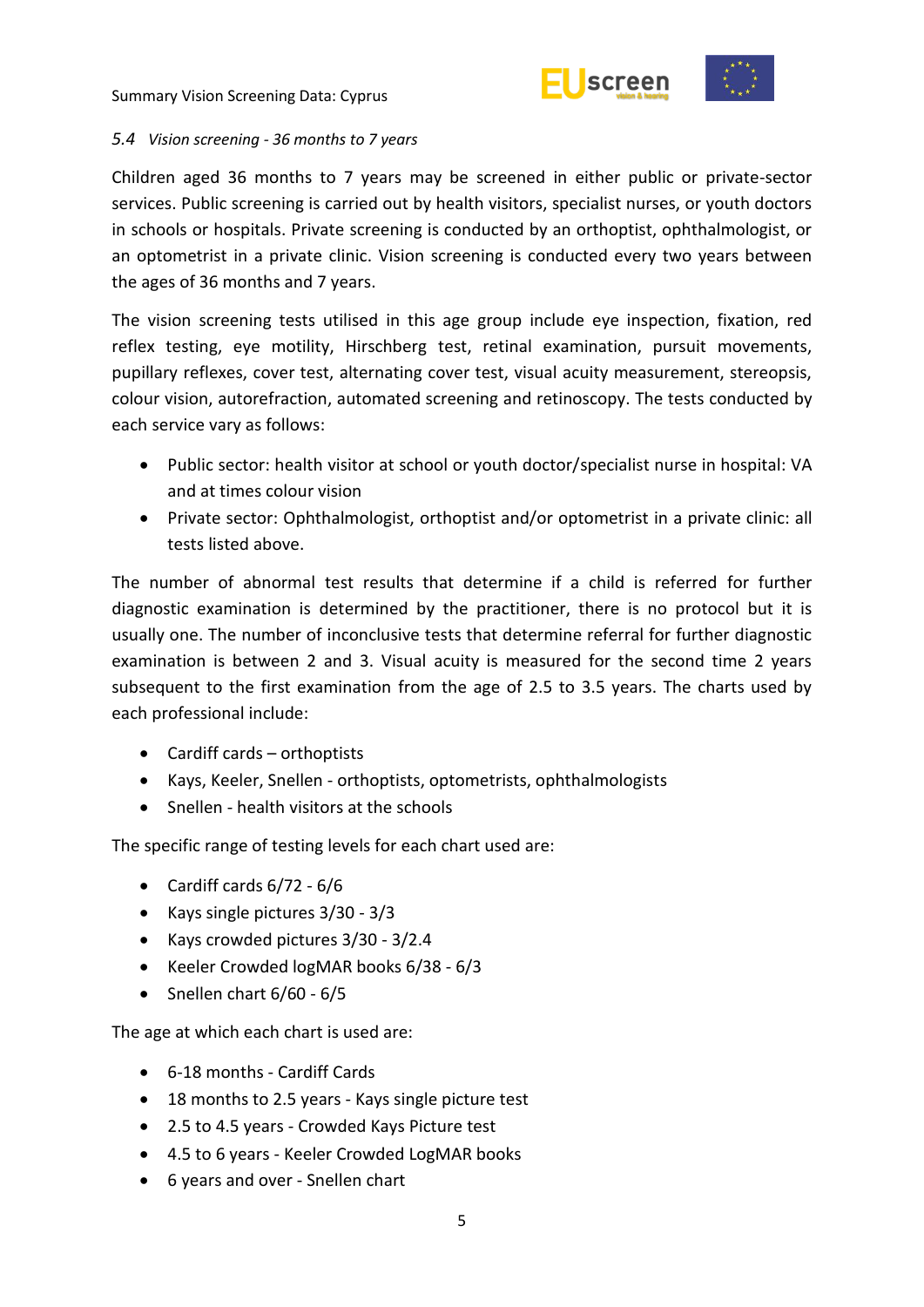

The referral criteria per age category are as follows:

- 0-1year lack of fixing and following and visual responses, lower recorder level of acuity for age
- Over 1 year of age lack of fixing and following and visual responses, lower recorder level of acuity for age, and 2 lines difference in visual acuity.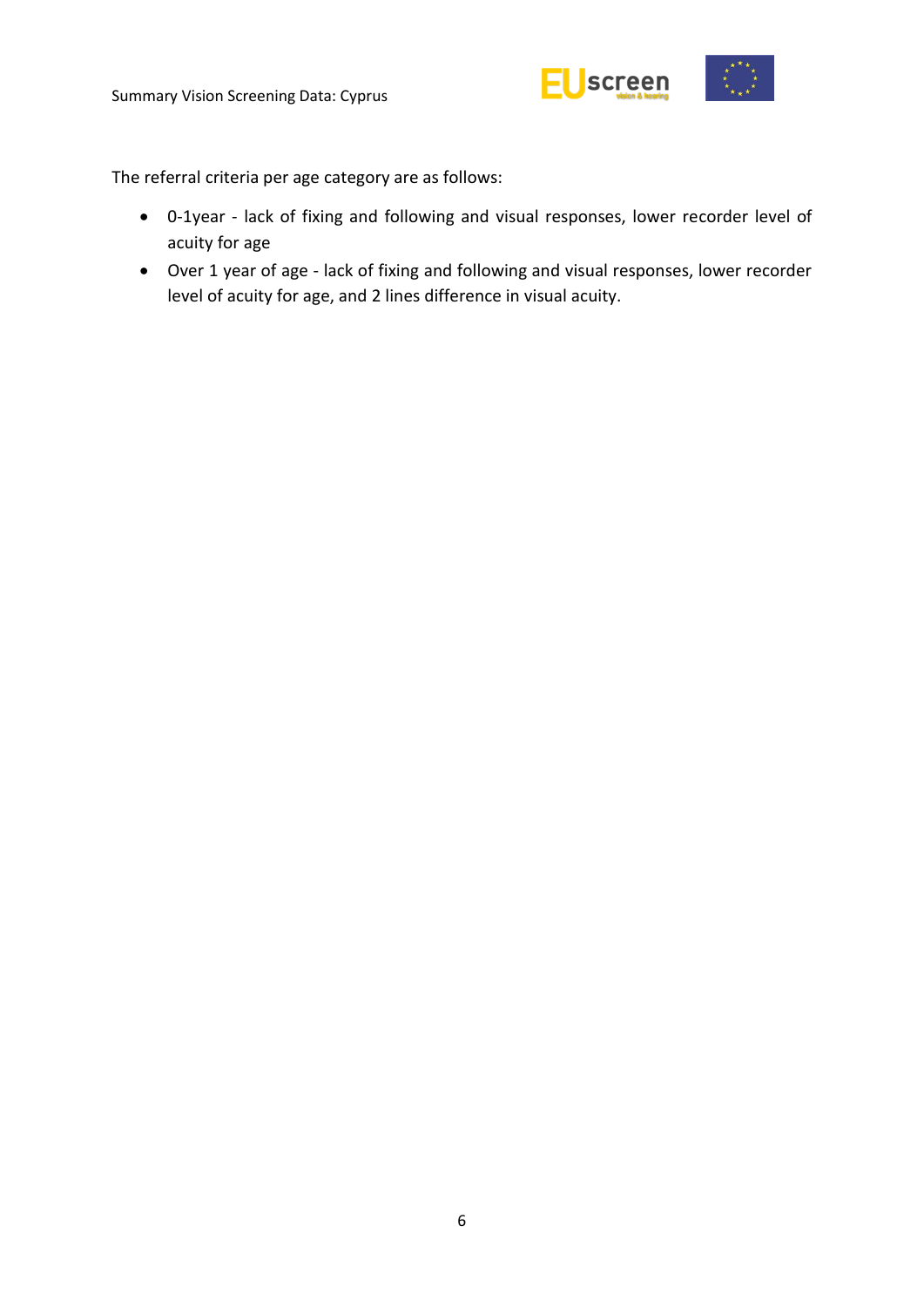

**Table 1:** Healthcare professionals who conduct vision screening in each age group

| Table 1        | Paediatrician  | Ophthalmologist                | Orthoptist                     | <b>Specialist</b><br><b>Nurse</b>    | Optometrist                    | <b>Youth Doctor</b>                  | <b>Health Visitor</b>                |
|----------------|----------------|--------------------------------|--------------------------------|--------------------------------------|--------------------------------|--------------------------------------|--------------------------------------|
| Preterm babies | $\pmb{\times}$ | $\checkmark$                   | $\pmb{\times}$                 | $\pmb{\times}$                       | $\pmb{\times}$                 | $\boldsymbol{\mathsf{x}}$            | $\pmb{\times}$                       |
| 0 to 3 months  | $\checkmark$   | $\checkmark$                   | $\pmb{\times}$                 | $\pmb{\times}$                       | $\pmb{\times}$                 | $\pmb{\times}$                       | $\pmb{\times}$                       |
| 3 to 36 months | $\pmb{\times}$ | $\checkmark$                   | $\checkmark$                   | $\checkmark$                         | $\pmb{\times}$                 | $\pmb{\times}$                       | $\pmb{\times}$                       |
| 3 to 7 years   | $\pmb{\times}$ | $\checkmark$<br>Private Sector | $\checkmark$<br>Private Sector | $\checkmark$<br><b>Public Sector</b> | $\checkmark$<br>Private Sector | $\checkmark$<br><b>Public Sector</b> | $\checkmark$<br><b>Public Sector</b> |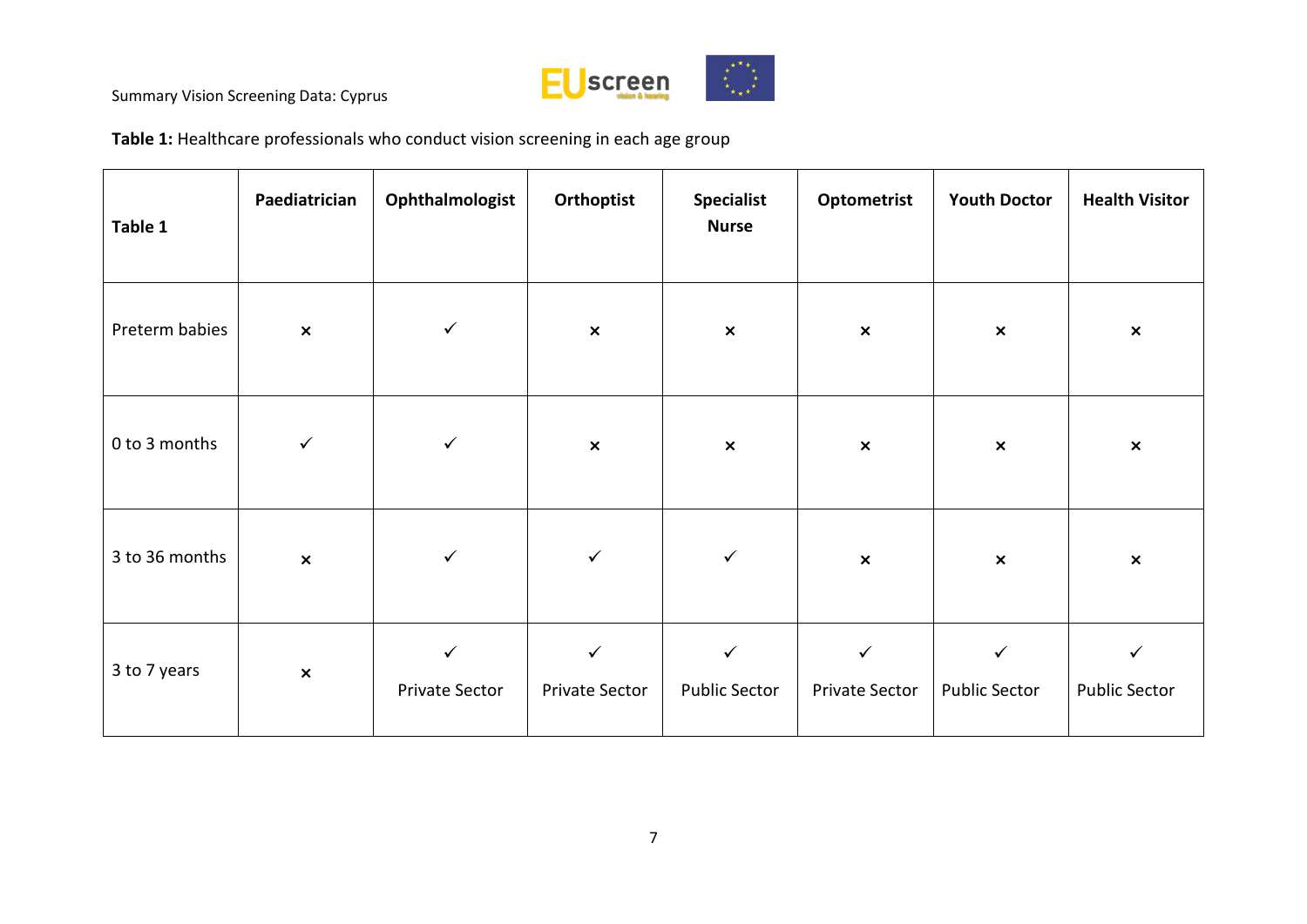

| Table 2              | E1              | <b>RR</b>       | <b>Fix</b>      | <b>EM</b>       | Hir             | <b>RE</b>       | <b>PM</b>                 | <b>PR</b>       | <b>CT</b>                 | <b>ACT</b>                | <b>VA</b>        | <b>SV</b>                 | CV                        | <b>AR</b>                 | AS                        |
|----------------------|-----------------|-----------------|-----------------|-----------------|-----------------|-----------------|---------------------------|-----------------|---------------------------|---------------------------|------------------|---------------------------|---------------------------|---------------------------|---------------------------|
| Preterm<br>babies    | $\checkmark$    | $\checkmark$    | $\checkmark$    | $\pmb{\times}$  | $\pmb{\times}$  | $\checkmark$    | $\boldsymbol{\mathsf{x}}$ | $\checkmark$    | $\boldsymbol{\mathsf{x}}$ | $\pmb{\times}$            | $\pmb{\times}$   | $\boldsymbol{\mathsf{x}}$ | $\boldsymbol{\mathsf{x}}$ | $\boldsymbol{\mathsf{x}}$ | $\boldsymbol{\mathsf{x}}$ |
| $0$ to $3$<br>months | $\checkmark$    | $\checkmark$    | $\checkmark$    | $\pmb{\times}$  | $\pmb{\times}$  | $\pmb{\times}$  | $\pmb{\times}$            | $\checkmark$    | $\boldsymbol{\mathsf{x}}$ | $\boldsymbol{\mathsf{x}}$ | $\pmb{\times}$   | $\boldsymbol{\mathsf{x}}$ | $\boldsymbol{\mathsf{x}}$ | $\pmb{\times}$            | $\pmb{\times}$            |
| 3 to 36<br>months    | $\checkmark$    | $\checkmark$    | $\checkmark$    | $\checkmark$    | $\pmb{\times}$  | $\checkmark$    | $\checkmark$              | $\checkmark$    | $\checkmark$              | $\checkmark$              | $\checkmark$     | $\checkmark$              | $\boldsymbol{\mathsf{x}}$ | ✓                         | $\boldsymbol{\mathsf{x}}$ |
| 3 to 7               | $\checkmark$    | $\checkmark$    | $\checkmark$    | $\checkmark$    | $\checkmark$    | $\checkmark$    | $\checkmark$              | $\checkmark$    | $\checkmark$              | $\checkmark$              | $\checkmark$     | $\checkmark$              | $\checkmark$              | $\checkmark$              | $\checkmark$              |
| years                | Priv.<br>Sector | Priv.<br>Sector | Priv.<br>Sector | Priv.<br>Sector | Priv.<br>Sector | Priv.<br>Sector | Priv.<br>Sector           | Priv.<br>Sector | Priv.<br>Sector           | Priv.<br>Sector           | Public<br>Sector | Priv.<br>Sector           | Public<br>Sector          | Priv.<br>Sector           | Priv.<br>Sector           |

**Table 2:** Vision screening tests used in vision screening for each age group

**Key:** *EI: Eye inspection; RR: Red reflex testing; Fix: Fixation; EM: Eye motility; Hir: Hirschberg test; RE: Retinal exam; PM: Pursuit movements; PR: Pupillary reflexes; CT: Cover test; ACT: Alternating cover test; VA: Visual acuity measurement; SV: Stereoscopic Vision; CV: Colour vision; AR: Autorefraction; AS: Automated screening; Priv. Sector: indicates tests performed within the private sector only*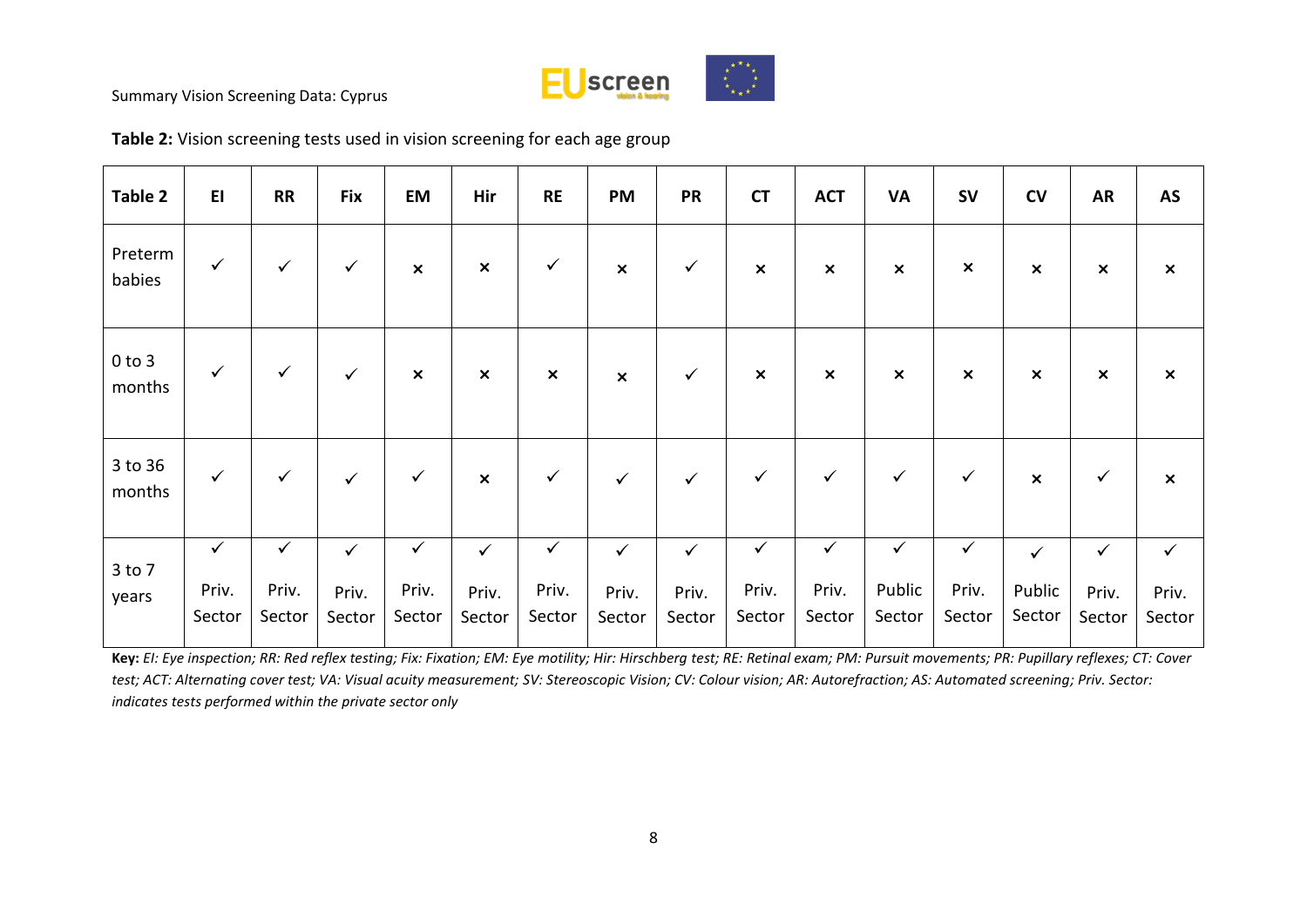

**Table 3:** Location of vision screening for each age group

| Table 3        | Hospital                     | <b>School</b>                | <b>Private Clinic</b> |  |  |  |
|----------------|------------------------------|------------------------------|-----------------------|--|--|--|
| Preterm babies | $\pmb{\times}$               | $\pmb{\times}$               |                       |  |  |  |
| 0 to 3 months  | $\pmb{\times}$               | $\pmb{\times}$               | $\checkmark$          |  |  |  |
| 3 to 36 months | $\checkmark$                 | $\pmb{\times}$               | ✓                     |  |  |  |
| 3 to 7 years   | ✓<br><b>Public Screening</b> | ✓<br><b>Public Screening</b> | ✓<br>Private Sector   |  |  |  |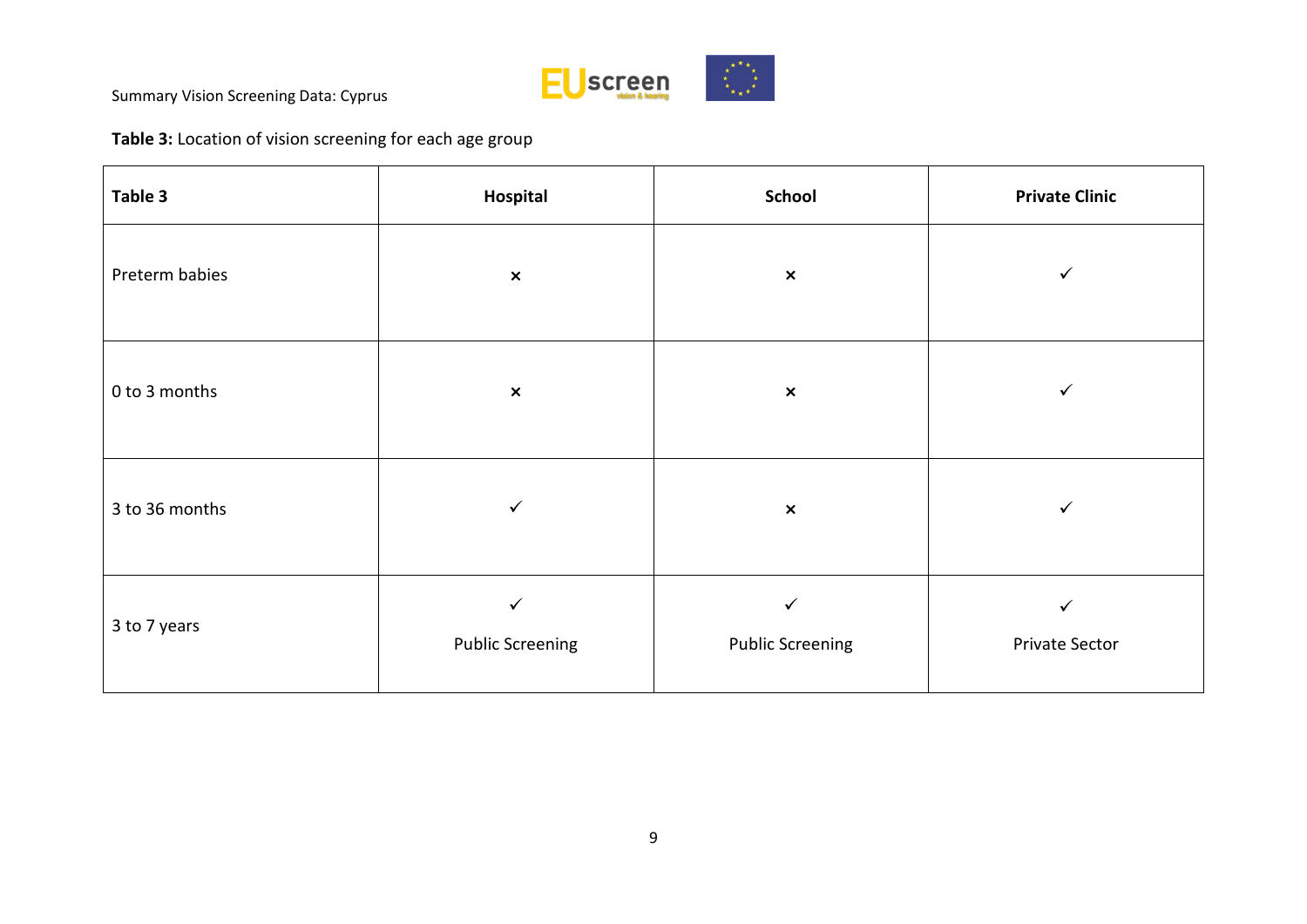



#### <span id="page-15-0"></span>**6 Automated Screening**

Automated vision screening is achieved using handheld, portable devices designed to detect presence of refractive error from 6 months of age. It provides objective results and is used to detect amblyopic risk factors. This differs from other methods used to screen children for amblyopia which focus on detection of the actual condition and the resulting visual loss.

In Cyprus, PlusOptix is used as the automated vision screening device, but this is only conducted in some private clinics, it is not a universal screening tool. The cost of this device is 7000-8000 Euros, it is not known how many devices there are in Cyprus. It is estimated that after 5to 7 years, the device needs to be replaced.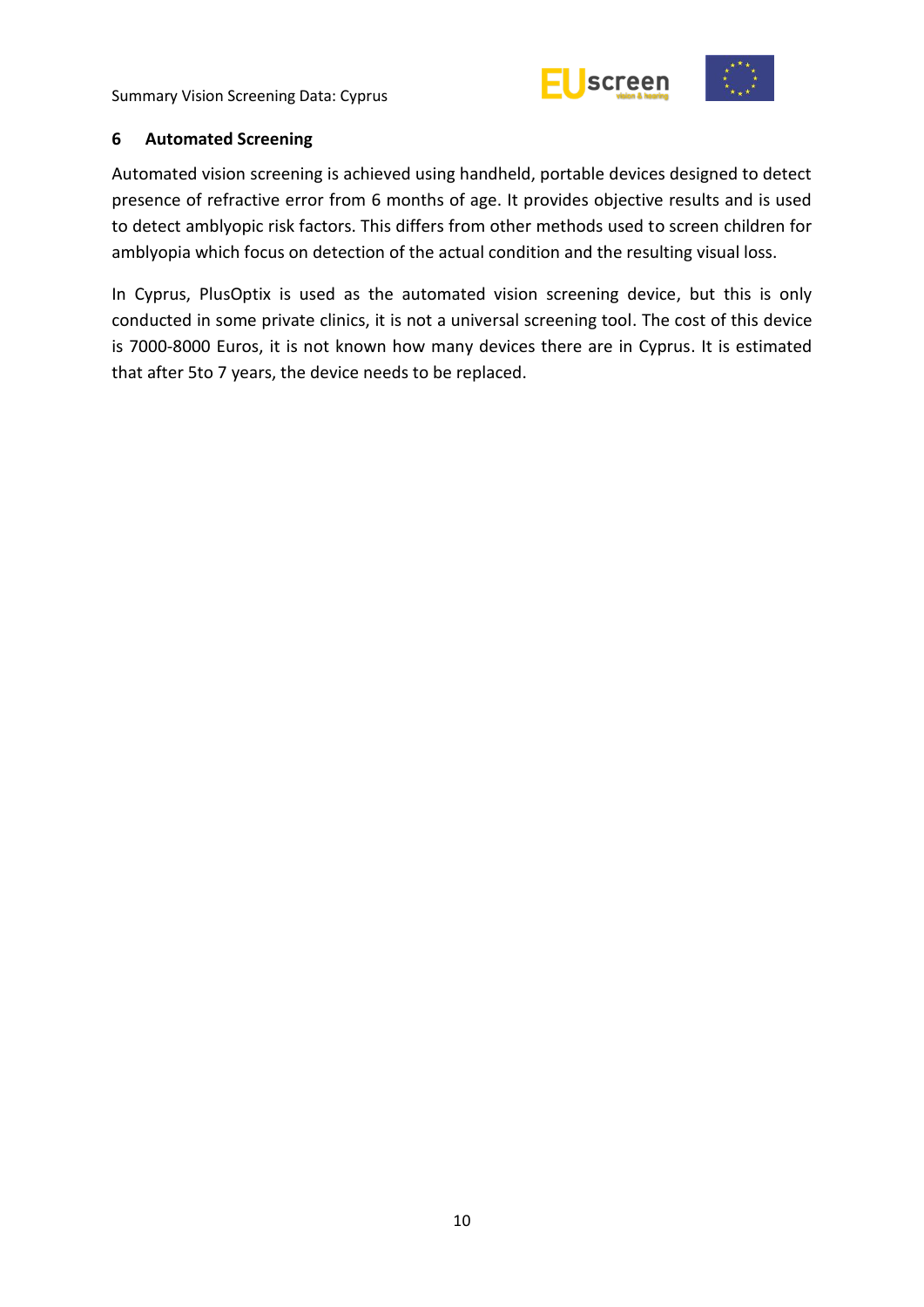



#### <span id="page-16-0"></span>**7 Provision for Visually Impaired**

In Cyprus, there is one school for blind or severely visually impaired children, this is located in Nicosia. It accommodates only 7 children with multiple disabilities. All others are integrated into mainstream school with low vision aids and tools provided.

The costs per child are not specifically known, however, it is suggested that a child could cost between 500 Euros and 1000 Euros. This depending on the equipment needed - such as low vision aids to see the board, reading software for magnifying on a laptop and even payment of the laptop. Blind children receive up to 850 euros in funding per month.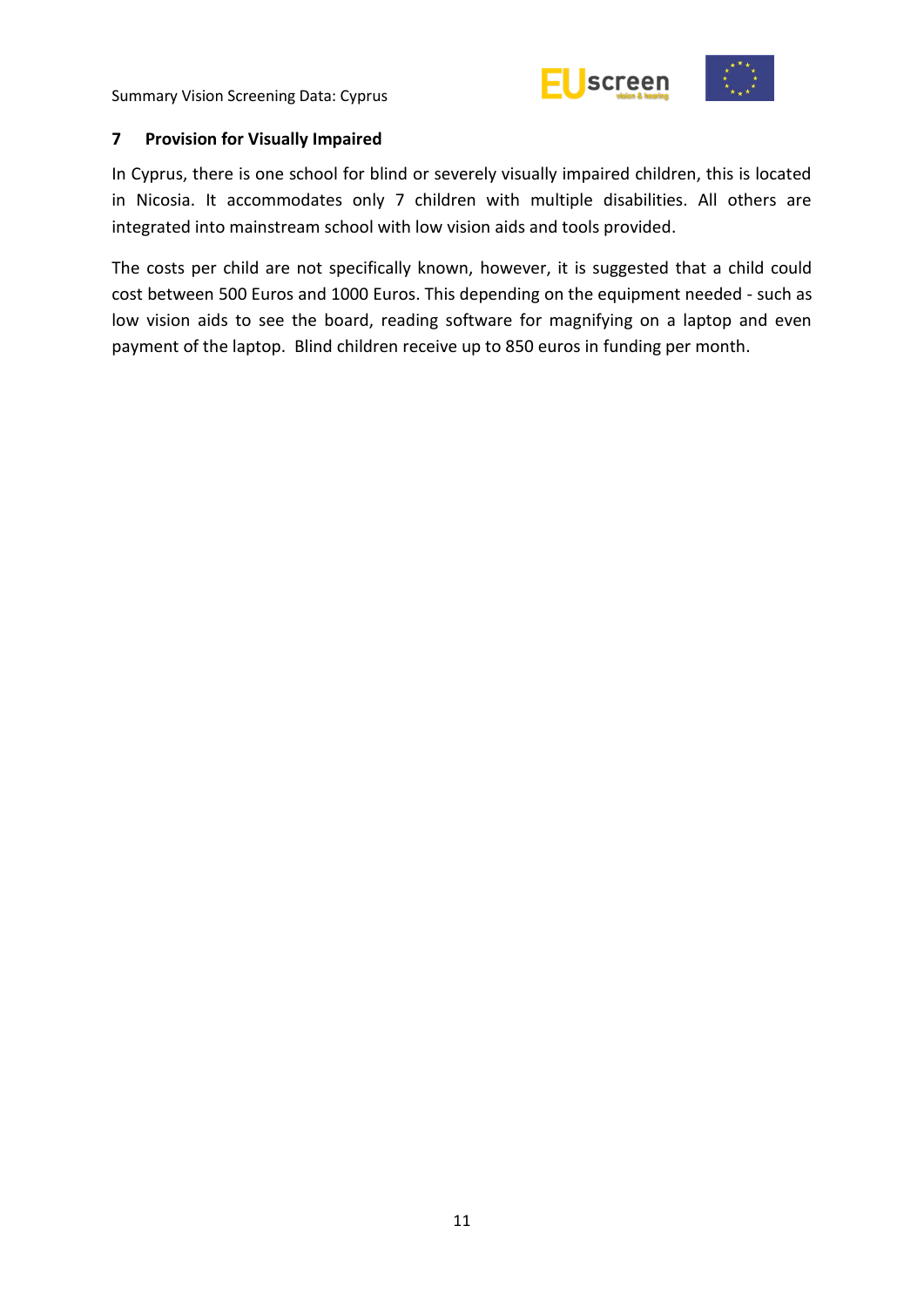



#### <span id="page-17-0"></span>**8 Knowledge of existing screening programme**

#### <span id="page-17-1"></span>*8.1 Prevalence/Diagnosis*

The prevalence of treated and untreated amblyopia, at the age of 7 years in estimated at around 2-4%; although there is no specific research to determine this. The prevalence of persistent amblyopia (missed by screening or failed treatment), at the age of 7 years is estimated at less than 1% of children with a visual acuity of less than 6/12 Snellen in the worst eye. The prevalence of strabismus is estimated at 3% before the age of 4 years, but there is no data to back this up. There is limited data pertaining to the incidence of the four types of amblyopia (strabismic, refractive, combined mechanism and deprivation) in Cyprus.

#### <span id="page-17-2"></span>*8.2 Coverage*

All children are invited for vision screening in the public sector, but not all receive the private sector screening. The percentage of children invited for vision screening is estimated as 80-90%. The vision screening invitation is sent out by the Ministry of Health via a letter to all 6 year olds who are being tested at school by a health visitor, or parents are told during a routine visit to the paediatrician. Screening evaluation

The percentage of compliance with referral after an abnormal school screening test result is estimated at 80%. For private practice screenings, it is up to the parents to follow so there is no firm data available. There is no registration or documentation of noncompliance with referral after an abnormal screening test result.

The coverage of any kind of vision screening before the age of 7 years is estimated at 80 to 90%. The attendance rates of vision screening before the age of 7 years is estimated at 30% in private kindergartens (where parents pay for screening) and in the public sector this is around 70 to 80%. The coverage of visual acuity measurements as part of vision screening, before the age of 7 years, is estimated at around 80%. The attendance rate of visual acuity measurements as part of vision screening, before the age of 7 years, is estimated at between 80-90%. There is no data to back this up.

#### <span id="page-17-3"></span>*8.3 Screening Evaluation*

The percentage of false negatives and false positives for vision screening after the screening is completed is not known, however, it is suggested that this would be very rare. The positive predictive value of a 'refer' result after vision screening is estimated at 80-90%. There is no data available to determine the sensitivity or specificity of vision screening in Cyprus.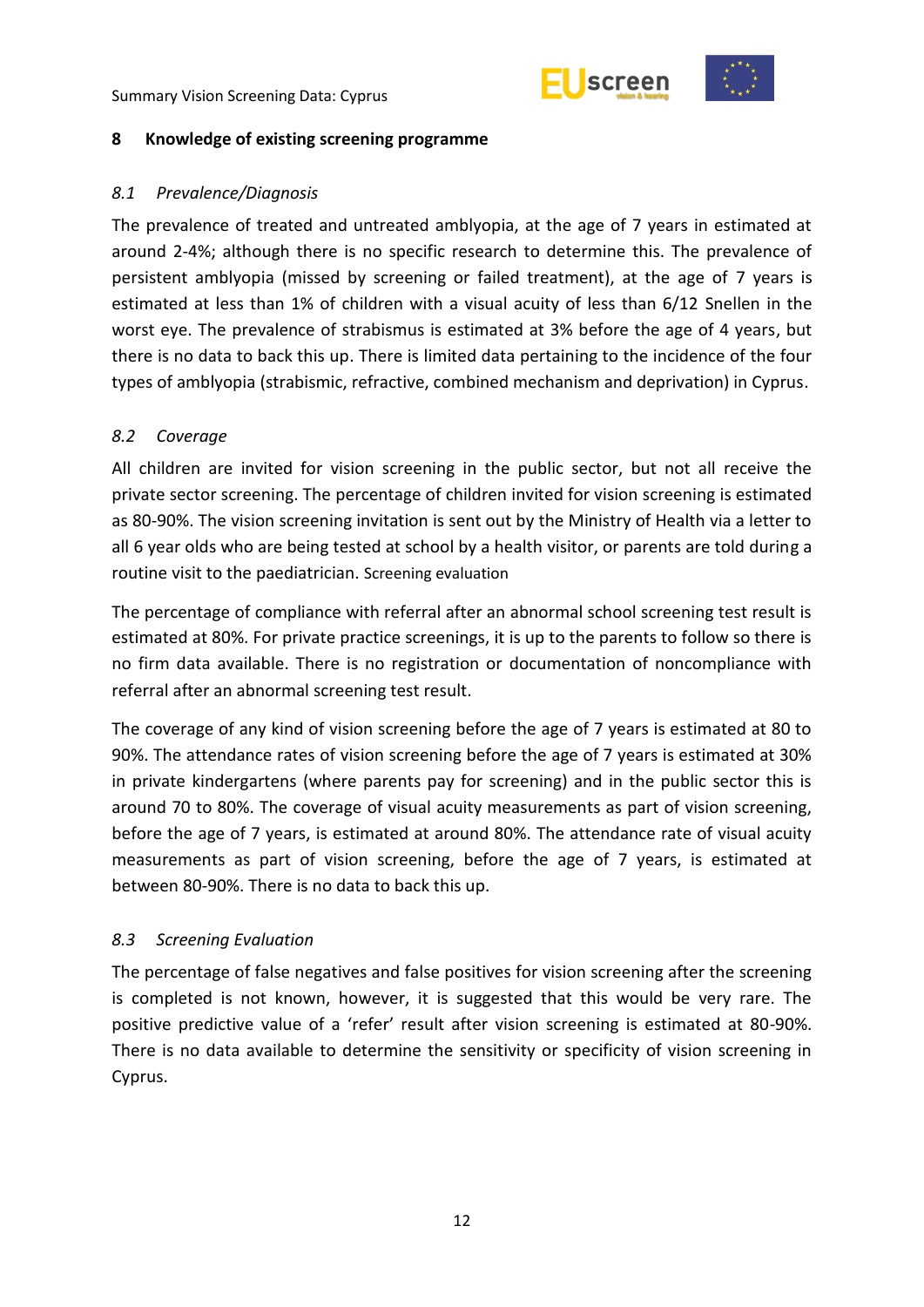

#### <span id="page-18-0"></span>*8.4 Treatment success*

The percentage of infants treated for congenital eye disorders in the total population is not reported. The percentage of children treated for strabismus, after being screened, before the age of 7 years is estimated at 3-4%, which rises to 3-5% of all children, when including those not screened before the age of 7 years. The percentage of children treated for amblyopia after being screened or if they were not screened, before the age of 7 years is estimated as 3%. The distribution of the four types of amblyopia is not known.

The number of patients treated for congenital cataract, amblyopia and strabismus, each year, by an orthoptist and/or ophthalmologist, is difficult to determine; many patients (around 80%) do this privately and as such there is no data. However, in the public sector there are 3 to 4 per year for congenital cataracts and strabismus surgery per hospital.

Only ophthalmologists and optometrists prescribe glasses for children under the age of 7 years, after referral from screening. Other treatment options include patching and penalisation with glasses. All eligible children are offered treatment.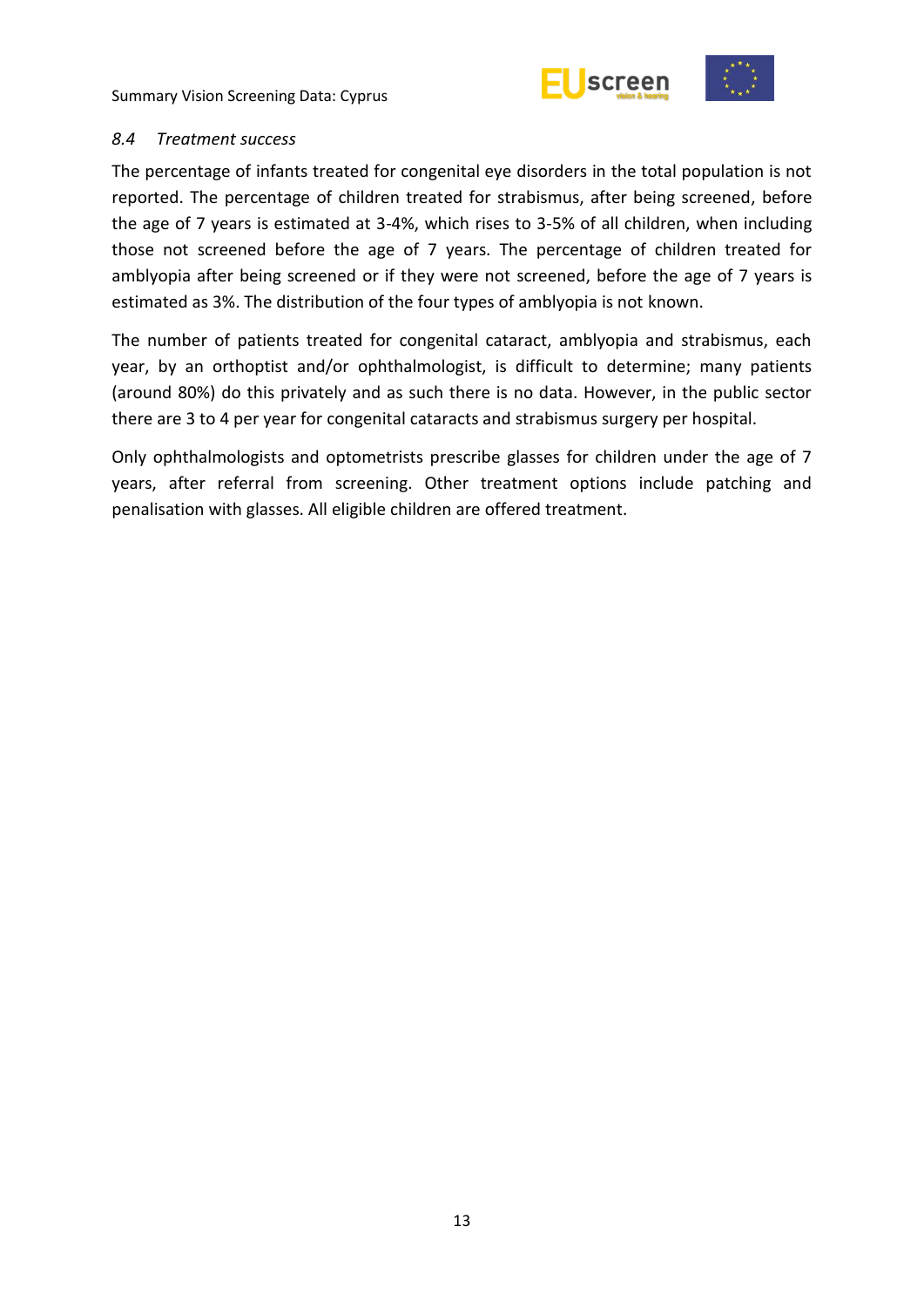



#### <span id="page-19-0"></span>**9 Costs of vision screening in children**

#### <span id="page-19-1"></span>*9.1 Cost of vision screening*

The salary costs per year for vision screening professionals is not known for the public sector or private sector. The salary costs per hour for vision screening professionals is estimated at 20 Euros per hour for health visitors, 50 Euros per hour for optometrists and orthoptists and 100 Euros per hour for ophthalmologists. The cost of training general preventative child healthcare screening professionals, between leaving secondary education to qualification is not known. The total screening costs per year are not known. The total costs per child per year for vision screening is estimated at 10-40 Euros in the private sector, which is paid by the parents. The cost in the public sector is not known as this is not covered by parents.

#### <span id="page-19-2"></span>*9.2 Cost of treatment for amblyopia*

The estimated costs for treatment of typical patients with refractive amblyopia or strabismic amblyopia, including follow-up, is estimated based upon the fact that most patients are seen 4 times a year (patients/parents have to pay for this):

- Cost of patches: 200 Euros/year x4 = 800 Euros
- Cost of glasses: 100 Euros/year  $x4 = 400$  Euros
- Cost of private visits: 150-300 Euros/year (combination of orthoptist and ophthalmologist) x 4 years = 600-1,200 Euros
- Cost of public visits: 30 Euros/year x4 = 120 Euros

Approximately between 1,320 Euros for public and between 1,800-2,400 Euros for 4 years of treatment and aftercare. If the follow-up is at the hospital, children will be seen by orthoptists and ophthalmologists for a fee of 6 Euros. Furthermore, in private practice, an orthoptist appointment is approximately 40 Euros per visit and an ophthalmologist approximately 50 Euros per visit.

#### <span id="page-19-3"></span>*9.3 Cost of Treatment for strabismus*

The estimated cost of strabismus surgery, including follow-up is 3,000 Euros for the surgery, this might include follow-up for a year and then it depends on the case. This is free to the patient. An ophthalmologist will monitor the vision with an orthoptist or until the age of 6 years old, which costs approximately 60-80 Euros per visit, 3-4 visits per year.

#### <span id="page-19-4"></span>*9.4 Cost of treatment for cataract*

The estimated costs for congenital cataract surgery, including follow-up of deprivation amblyopia, is estimated at 4,000 Euros for the surgery which might include follow up for a year and then it depends on the case. An ophthalmologist will monitor the vision with an orthoptist or optometrist until the age of 6 years old. This is approximately 60 Euros per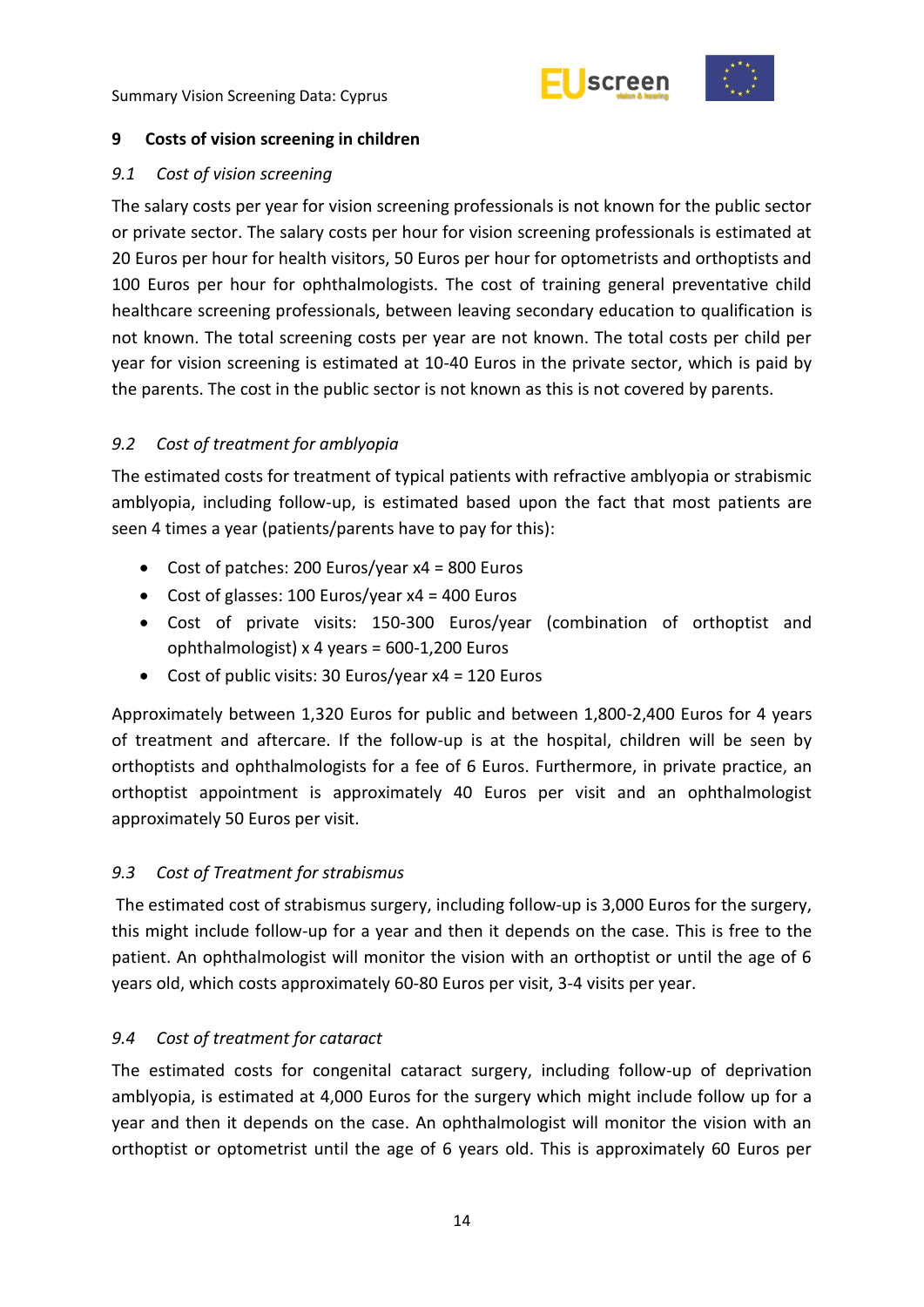

visit, with 3-4 visits per year. Vision screening is only free for parents if it is conducted in public schools. Parents can choose to pay for vision screening through private clinics.